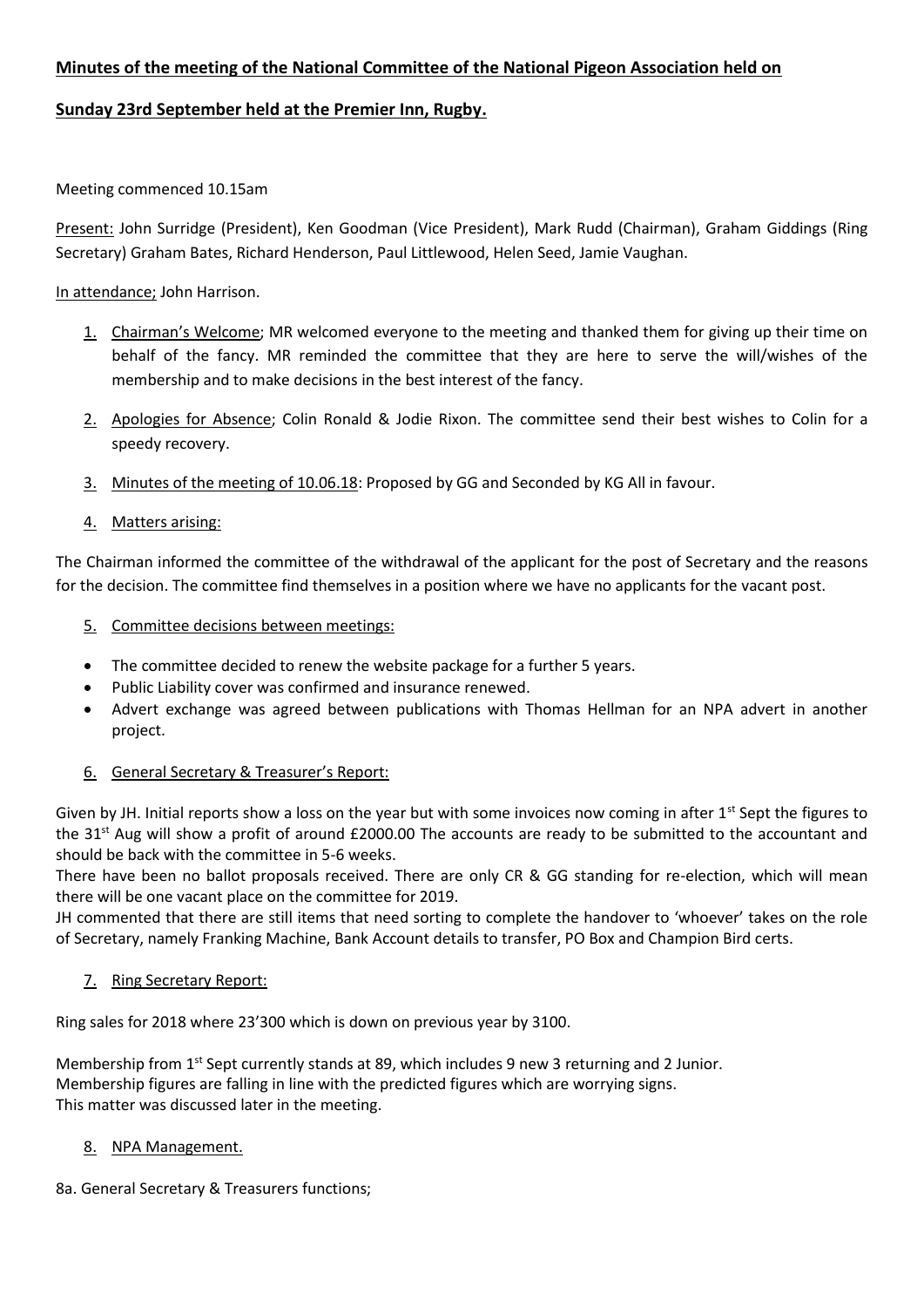MR started the discussion around how the committee has now got to find a solution, as we don't have a candidate for the position, to ensure that we make the correct decisions so the membership receives the service they require. MR thanked GG for his offer and potentially getting the committee out of a hole. GB for picking up matters relating to the posting of FPW. JV for volunteering to be Championship Show Co-ordinator – a lot of good feedback has been received. HS for changing the website to facilitate the changing circumstances.

There was a lengthy discussion on the ways in which the committee envisaged a solution working, some wanted to change the role back to a single person, despite decision made at Septembers' meeting to divide the role. RH believes that too many people involved may create further issues and PL stated that a divided role doesn't encourage matters to be dealt with in a correct manner.

The committee discussed dividing the 'jobs' left to be done amongst the committee members but GB thought this would dilute the role too far. RH & GB lead the debate around recruiting a person to take on the role, but many avenues discussed were found not to be practicable for our situation. It was decided that RH & GB would investigate and come up with a 5 year business plan as to how the association can afford to recruit and maintain a single person as Secretary of the NPA, this to be completed and submitted to the committee early 2019.

The question then was asked what happens between now and when a plan is approved or otherwise and what happens if the plan proves to the contrary for a single role?

After much discussion it was agreed that HS would take on the role till September 2019 but the committee need to be mindful of HS personal situation at home. GG, JV, HS and MR will support the roles and work together to ensure that the membership receives the service and that the association functions until a solution is found. The contact to be place on the website to assist the membership in knowing who to contact but GG will always be available to act as the main contact.

It was agreed that RH to hold a stock of rings to cover GG holidays and emergencies.

The committee also ran through the outstanding items that required change now that JH is no longer in the post of General Secretary.

## 8b. NPA AGM.

It was agreed to keep the AGM in the 'north' for 2018 AGM and return to the south in alternate years. HS to check availability and book Holiday Inn Escape M62, Sunday 17<sup>th</sup> February 2019 Awards to be given out, same Agenda and Open forum.

## 8c. Fancy Pigeon World.

GB presented figures and a forecast for the magazine and the magazine remains in a healthy position, 300 members is still the minimum to keep this financially viable.

Adding extra content per 4 pages is £87.00 but is a useful tool for committee business.

New franking machine has been sourced and a saving for the association on rental and ink costs has been made.

## 8d. Ring Issuing Association.

MR asked about how the association functioned when 'we' were purely a ring issuing association and was there anything to be gained by looking into this given the decline in the fancy and create a plan for the future. (Hopefully not required.) The committee thought at this moment it wasn't required.

The key to the survival of the NPA is maintaining a membership.

# 8e & 8f. Promotion of the Fancy & Positive Management of the Decline.

There was a lengthy discussion regarding the various ways in which to promote the hobby and manage the decline. Although the decline is in general the same across most livestock, the committee are still keeping this important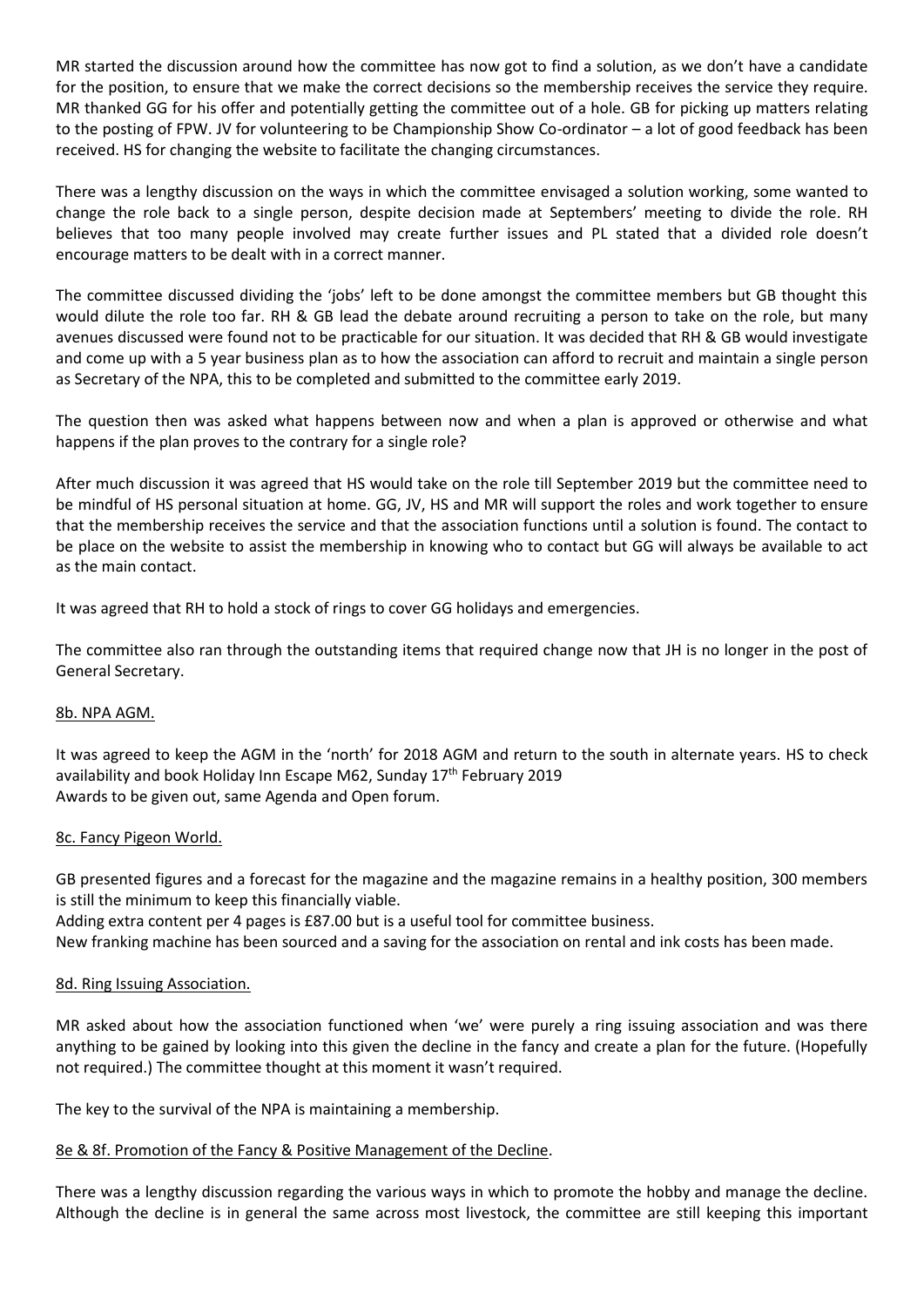topic on the agenda for discussion. GB said we will have to accept the decline and that we will hopefully always maintain the 'hard-core fanciers' Discussions also took place on the following;

- Increase magazine sales to hobbyists
- Keep trying to attract racing men
- Is advertising worth the money; do we see any gain.
- Hobby isn't fashionable
- Keep letting people know as often as possible who we are and what we do
- Other outlets for purchasing ring

### 8g. Coloured Racers.

It had been put to the committee by a member as to whether the NPA could issue rings for coloured racing pigeons to enable fanciers who keep racers for other reasons other than racing.

It was the general feeling that we couldn't issue rings but further clarification required.

### 8h. Pigeons of Today.

An update was given and advert space is selling well, planning for next stage will happen after the Christmas period and a further update at February's meeting.

#### 8i. NPA Awards.

The decision was made to award the following awards for 2018;

Master Breeder; Paul Allen, Frillbacks; Carla Wilson, American Show Racers. Lifetime Awards; M Auger and F Bradbourn Junior Fancier; Robert Bagshall-Pratt

Awards to be presented at AGM or alternative show.

#### 8j. Exhibitor/Loft Awards:

There was a discussion around adding another tier to our current certificate scheme. The idea that was decided needed further work was Section Awards, based around the idea of a bird winning best in section on 3 occasions. This would be shows would have to following the NPA guidelines on sectioning a show and certain other criteria would need to be met. PL to circulate to the committee a full working proposal and a decision on implementing this for the upcoming season to be made at February's meeting.

#### 8k. Breed Standards.

MR updated the committee that there has been some communication regarding alterations to the Damascene drawing, these changes where small but nothing had been agreed, the committee felt that if changes where insignificant to allow them.

There was a long and heated debate on the topic of outstanding standards after a letter was read out from an affiliated club, Scottish Flying Club, some breeds involved make this is a very emotive topic i.e. The British Show Racer. The chairman said he has no axe to grind with the breed, but gave a description of his connection with the breed, and his allegiance to fancy pigeons.

The Chairman reminded the committee of what was agreed at April's meeting and to make a decision based on what is best for the NPA, its members, its judges and its shows. In the chairman opinion poor judging was killing the hobby and with no points of reference for certain breeds this would continue to be detrimental to showing fancy pigeons and lower the quality of winning birds at every level.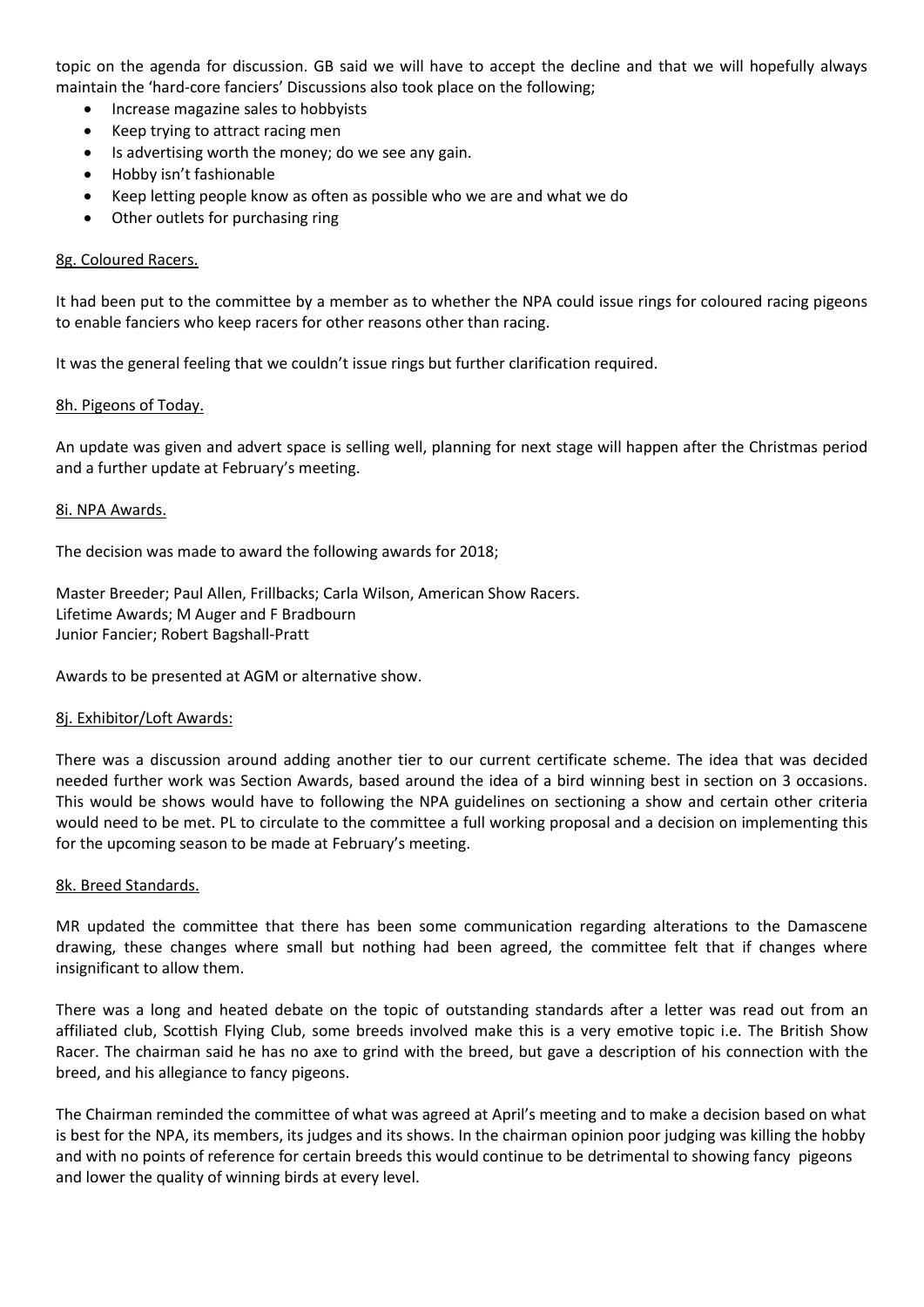The decision to accept the description of the Show Racer as written in the NPA Book of Standards was agreed to aid NPA judges and members and this was for NPA use only and at NPA Shows only. 7 votes to 2; PL & RH disagreed with the decision.

# 9. Shows.

## 9a. Championship Show Matters:

JV - All schedules and checking procedure went well. Some gaps for judges in certain breeds in certain areas still prove difficult but on the whole things are going well.

JV and GG to work through the club returns and ring checking.

## 9b. Show Reps:

Newark – Jamie Vaughan Egremont – Paul Littlewood Lancashire – Jamie Vaughan Newcastle – Helen Seed BPSS – Ken Goodman Swansea – Graham Giddings Reading – Graham Bates Airdrie – David Richardson TBC Sufex – Ken Goodman Aberdeen – Scott Sharp TBC

## 10. Correspondence:

Richie Rudd's letter regarding PMV and compulsory vaccination was read out and discussed, on the whole the committee agreed with vaccination being the best advice. MR to thank Richie for his thoughts.

## 11. Meeting Date & Venue

After AGM on 17<sup>th</sup> February 2019

## 12. Any Other Business:

PL put forward the idea to purchase another Salver in memory of Alan Roscoe, the committee asked PL to come back with costs.

## Meeting closed at 15.29

## Actions

| Accounts to be prepared                              | John H                                   |
|------------------------------------------------------|------------------------------------------|
| PO Box, Bank Account                                 | John H & Graham G                        |
| <b>Champion Bird Certs</b>                           | Jamie                                    |
| Liaise with each other re division of role & updates | Graham G, Jamie, Helen & Mark            |
| required.                                            |                                          |
| Rings to RH for holiday cover                        | Mark to deliver ring to RH from Graham G |
| Business Plan for employment of secretary            | Richard & Graham B                       |
| Book AGM and notification                            | Helen                                    |
| Pigeons of Today                                     | Colin, Mark & Helen                      |
| Awards                                               | Helen & Mark                             |
| Reply to R Rudd                                      | Mark                                     |